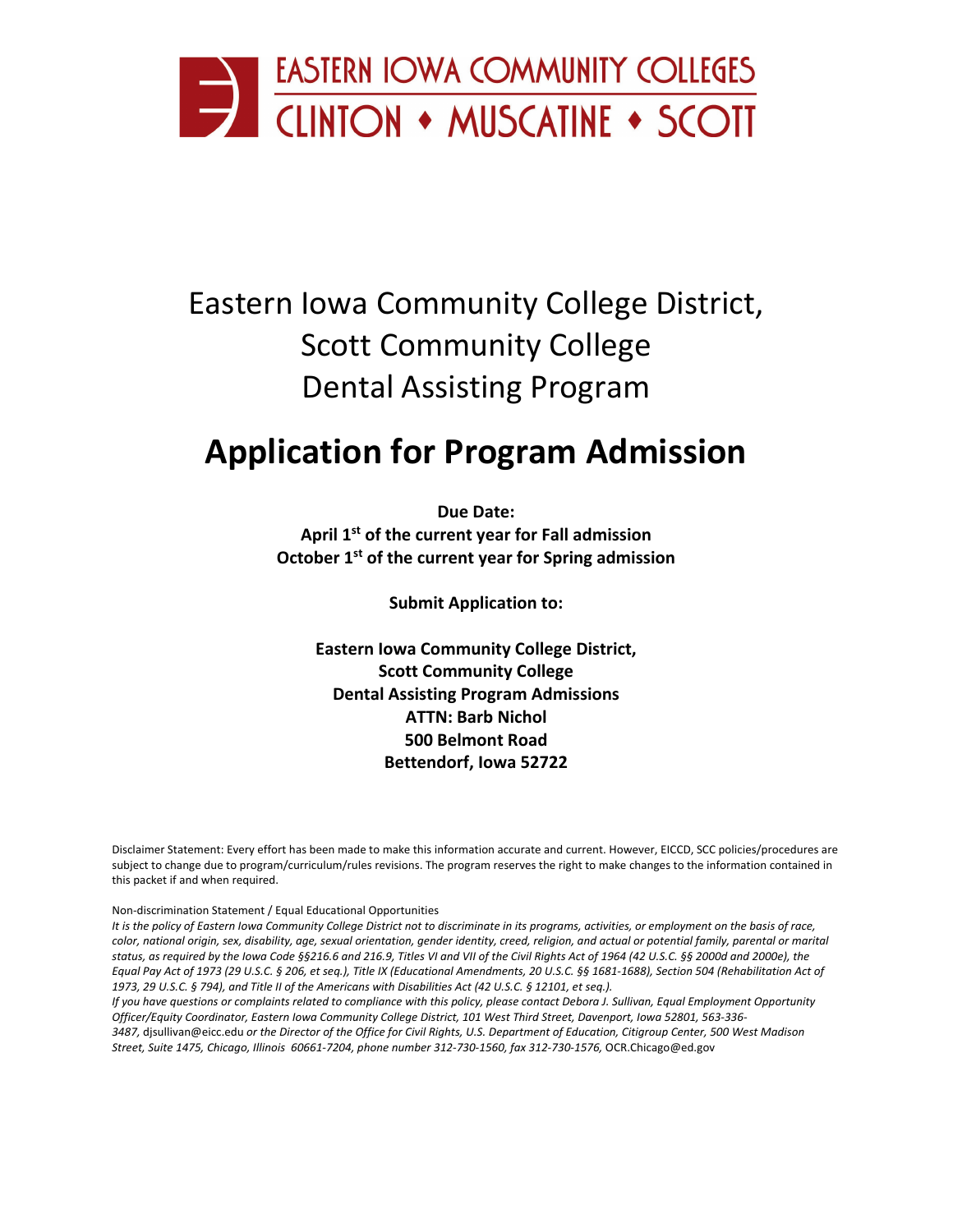

Thank you for your interest in the Dental Assisting Program offered by EICCD, SCC. This program offers a common core curriculum that leads to a career track in dental assisting. This packet contains information that will assist you in completing your program application for dental assisting through Eastern Iowa Community College District, Scott Community College.

## **Dental Assisting Program Mission**

The Dental Assisting program prepares the student to function as a dental assistant under the supervision of a dentist. As a member of the dental health team, the dental assistant is responsible for providing such services as assisting the dentist with operative and surgical procedures, manipulation of dental materials, taking radiographs, providing oral health instructions and performing office management tasks.

## **Dental Assisting Program Goals**

The dental assisting program will:

Prepare graduates to demonstrate professionalism, ethical behavior and life-long learning - Promote advancement in teaching and learning -Comprehensively prepare competent individuals in the current concepts of four-handed dental auxiliary utilization.

Dental assisting students will be awarded a Diploma in Dental Assisting from Scott Community College and will be eligible to take the Iowa Dental Board Registration exams and the Dental Assisting National Board (DANB). The dental assisting curriculum includes courses in general education as well as dental assisting as required by the Commission on Dental Accreditation. The program provides comprehensive educational experiences through lectures, clinical externship rotations, laboratory and related study.

### **Dental Assisting Scope of Practice – State of Iowa**

Iowa Code 153.38 Dental assistants — scope of practice.

A registered dental assistant may perform those services of assistance to a licensed dentist as determined by the board by rule. A registered dental assistant with additional education and training, as provided by the board by rule, may become certified to perform expanded functions or become qualified to participate in dental radiography. A registered dental assistant who has successfully completed expanded function training through the university of Iowa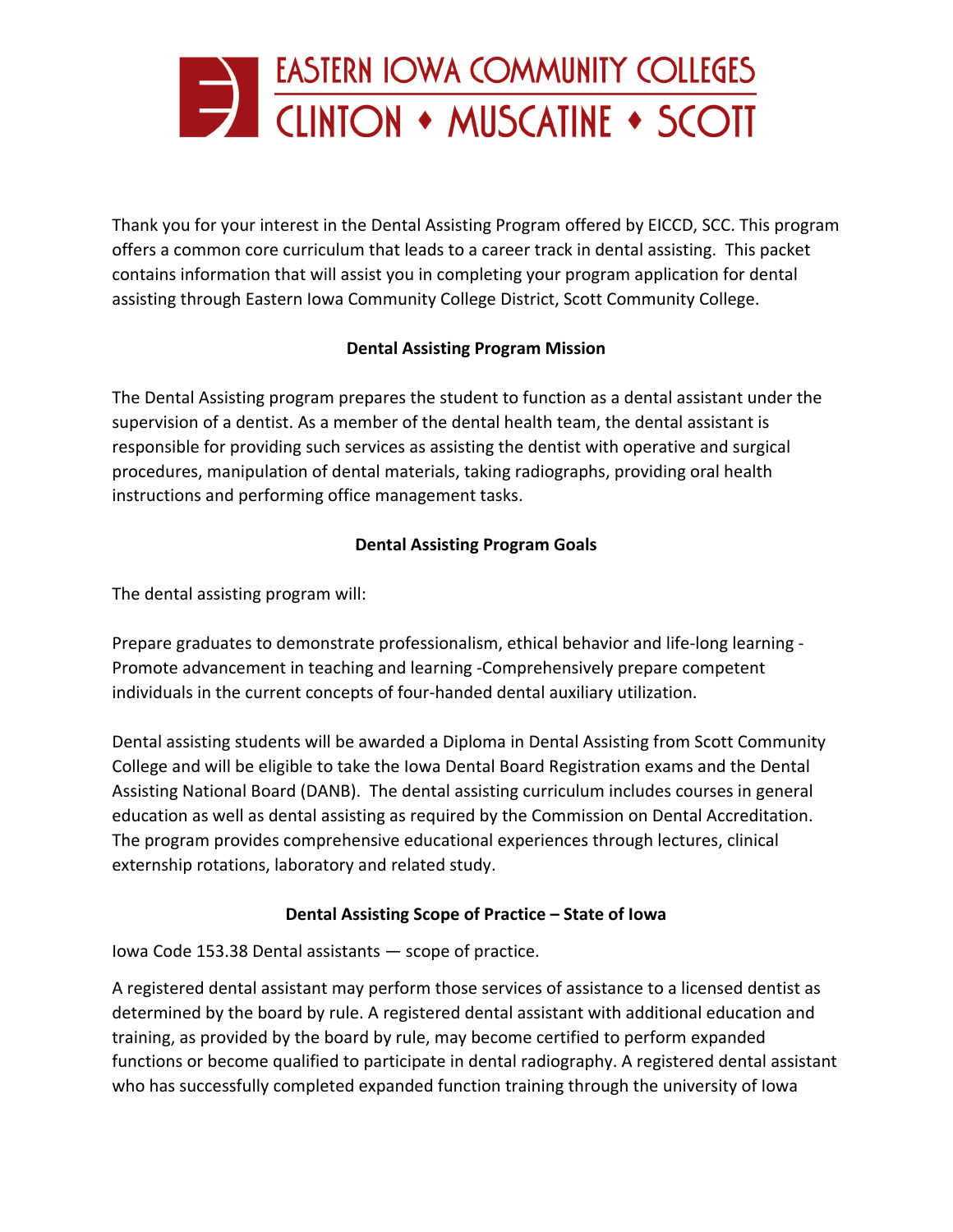

college of dentistry or a program certified by the commission on dental accreditation may place dental sealants on teeth. Services performed by a registered dental assistant shall be performed under supervision of a licensed dentist, but this section shall not be construed to authorize a dental assistant to practice dentistry or dental hygiene. The board shall not adopt rules that delegate to a dental assistant the administration of local anesthesia or the removal of plaque, stain, calculus, or hard natural material except by toothbrush, floss, or rubber cup coronal polish. Every licensed dentist who utilizes the services of a registered dental assistant for the purpose of assistance in the practice of dentistry shall be responsible for acts delegated to the registered dental assistant. A dentist shall delegate to a registered dental assistant only those acts which are authorized to be delegated to registered dental assistants by the Board.

### **Dental Assisting Program Information**

### Α**dmissions:**

• Scott Community College accepts 12 dental assisting students each fall and spring Semester.

### **Coursework:**

- Instructors are able to provide educational materials to students by way of online learning, (through CANVAS), and on site didactic and laboratory experiences. The curriculum is web-enhanced but, requires students to be on campus for all courses.
- Blood-borne Pathogens:

Students enrolled in the Dental Assisting Program will be performing exposure prone procedures and will be required to wear safety glasses, gloves, face masks and protective clothing during all laboratory and clinic activities that produce airborne particulate matter or expose students to patients during dental procedures. An exposure prone procedure is one in which there is an increased opportunity for the exchange of bloodborne pathogens between the patient and the dental health care provider because of the kind of procedure being performed. Safety policies, procedures and protocols are taught and followed according to OSHA regulations and CDC standards to provide a safe learning and patient care environment. The program policies on Bloodborne Pathogens and Infectious Disease are available to applicants upon request. Upon acceptance to the program, extensive training in this area will occur. For more information on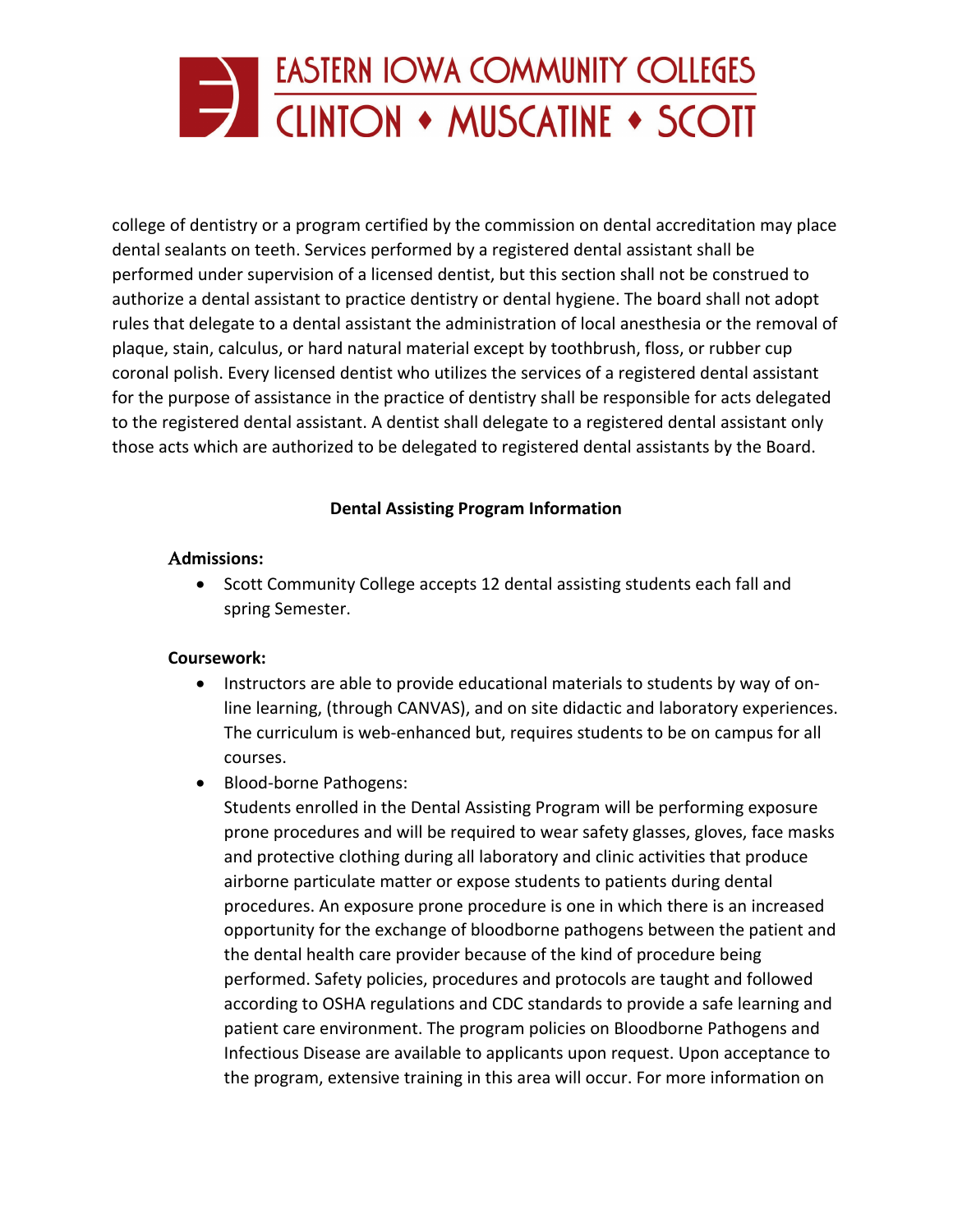

Bloodborne Pathogens visit: <http://www.cdc.gov/mmwr/preview/mmwrhtml/rr5217a1.htm>

## **Course Transferability**

In general, courses in the Dental Assisting Diploma program are not intended for transfer. However, if your goal is to move on from dental assisting to a career in dental hygiene, you can typically transfer many courses from one accredited school to another. If you are planning to transfer from Scott Community College to another Accredited Dental Assisting program, the Registrar or Program Director at your new institution will base your course transferability on a course-by-course evaluation and past course syllabi.

**Job outlook and salary information can be obtained on the following website:**

<http://www.bls.gov/ooh/healthcare/dental-assistants.htm>

### **Additional Information:**

- Prior to entering the second week of dental assisting courses the student must:
	- 1. Have current a CPR (Healthcare Provider Level) certification. Acceptable CPR, BLS and ACLS providers are:
		- American Heart Association
		- American Red Cross

\*Not all CPR courses include the hands-on exam (online courses not accepted). Check with the provider before taking a course to confirm it will be accepted by DANB.

- 2. Proof of the following immunizations must be uploaded to CastleBranch prior to entering the second week of dental assisting courses
- 3. Have a current Tuberculosis Screening (QuantiFERON®-TB Gold). This must be valid during the entire time you are in the program.
- 4. Have current immunizations against:
	- **TDAP (Tetanus, Diphtheria and Pertussis)**
	- **MMR (Mumps, Measles, and Rubella)**
	- Varicella (Chickenpox)- 2 dose vaccine, positive titer or written documentation of having the disease from a medical professional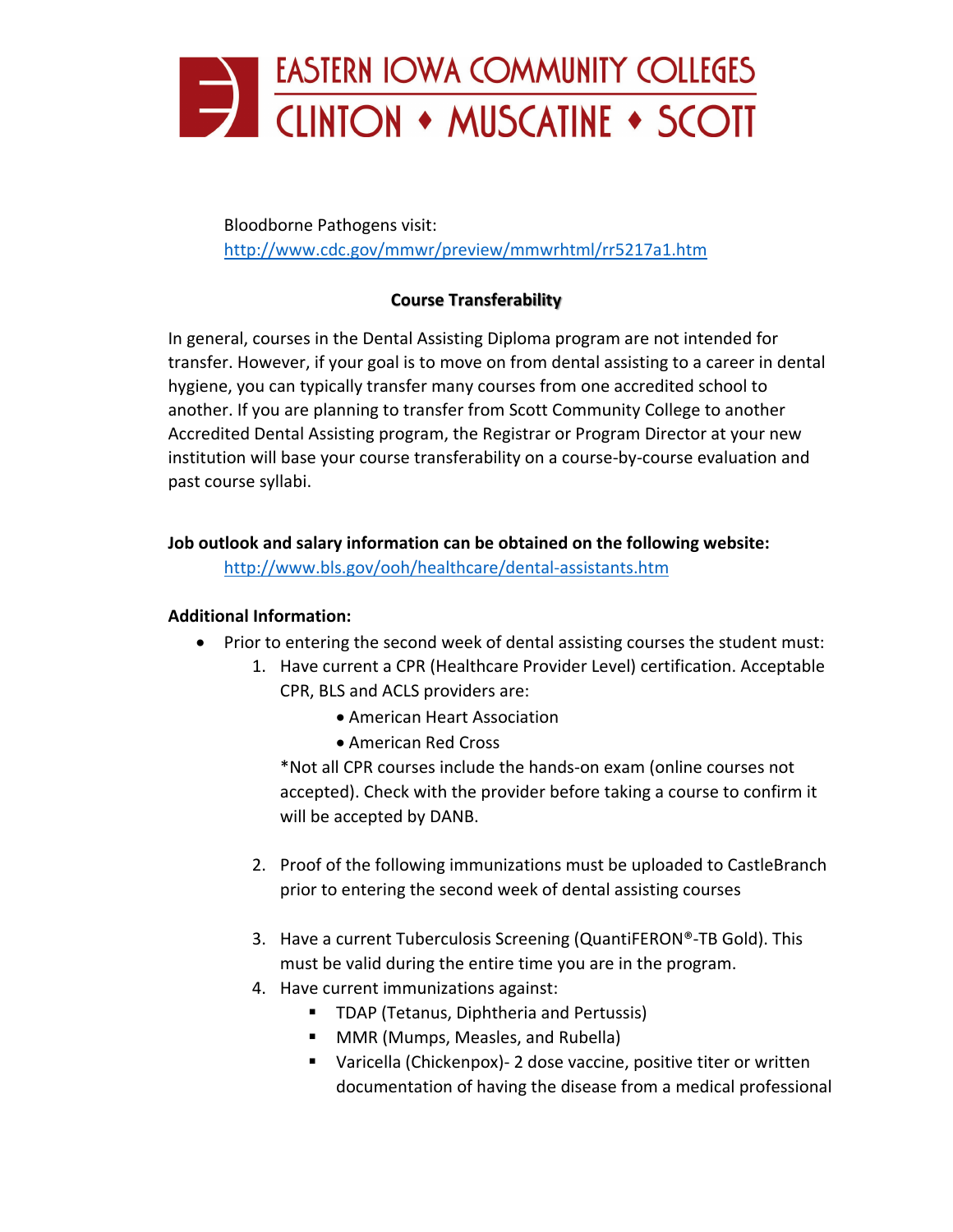

- **•** Obtain the Hepatitis B vaccine\*
	- \*Those refusing are required to sign a declination form.
- Receive the Seasonal Influenza vaccine (between Oct 1st and January 1st of the current year)
- 5. Pass a background check (obtained through CastleBranch)

### **Iowa Core Performance Standards for Healthcare Career Programs**

Iowa Community Colleges have developed the following Core Performance Standards for all applicants to Health Care Career Programs. These standards are based upon required abilities that are compatible with effective performance in health care careers. Applicants unable to meet the Core Performance Standards are responsible for discussing the possibility of reasonable accommodations with the designated institutional office. Before final admission into a health career program, applicants are responsible for providing medical and other documentation related to any disability and the appropriate accommodations needed to meet the Core Performance Standards. These materials must be submitted in accordance with the institution's ADA Policy.

| Capability               | <b>Standard</b>                                                                                                                                                                         | <b>Examples of Necessary Activites (Not All Inclusive)</b>                                                                                                                                           |  |  |
|--------------------------|-----------------------------------------------------------------------------------------------------------------------------------------------------------------------------------------|------------------------------------------------------------------------------------------------------------------------------------------------------------------------------------------------------|--|--|
| Cognitive-Perception     | The ability to perceive events realistically,<br>to think clearly and rationally, and to<br>function appropriately in routine and<br>stressful situations.                              | Identify changes in patient/client health status<br>Handle multiple priorities in stressful situations                                                                                               |  |  |
| <b>Critical Thinking</b> | Critical thinking ability sufficient for sound<br>clinical judgment.                                                                                                                    | Identify cause-effect relationships in clinical<br>situations<br>Develop plans of care                                                                                                               |  |  |
| Interpersonal            | Interpersonal abilities sufficient to interact<br>appropriately with individuals, families and<br>groups from a variety of social, emotional,<br>cultural and intellectual backgrounds. | Establish rapport with patients/clients and colleagues<br>Demonstrate high degree of patience<br>Manage a variety of patient/client expressions<br>(anger, fear, hostility) in a calm manner         |  |  |
| Communication            | Communication abilities in English<br>sufficient for appropriate interaction with<br>others in verbal and written form.                                                                 | Read, understand, write and speak English<br>competently<br>Explain treatment procedures<br>Initiate health teaching<br>Document patient/client responses<br>Validate responses/messages with others |  |  |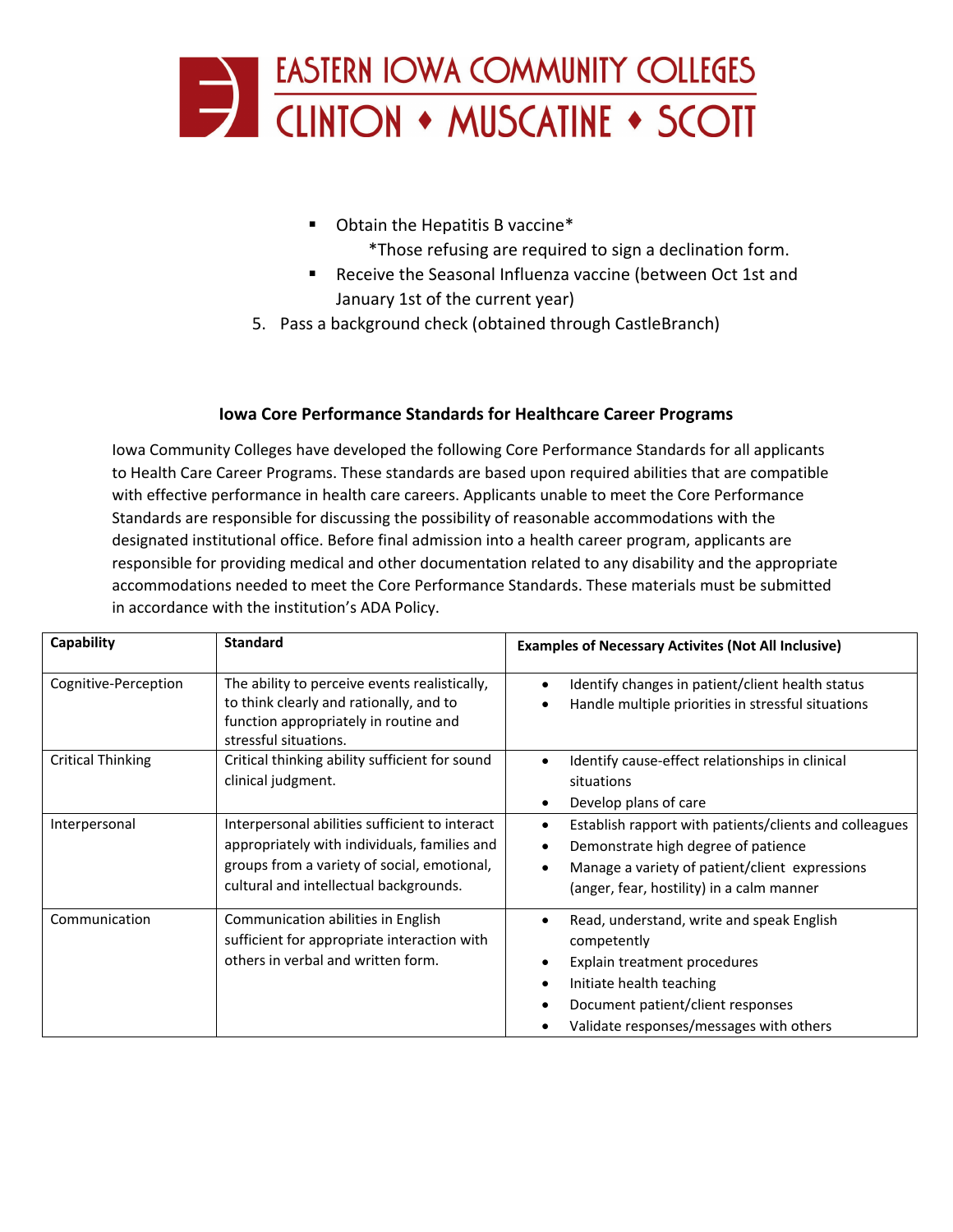

| Mobility                  | Ambulatory capability to sufficiently<br>maintain a center of gravity when met<br>with an opposing force as in lifting,<br>supporting, and/or transferring a<br>patient/client. | The ability to propel wheelchairs, stretchers, etc.,<br>$\bullet$<br>alone or with assistance as available                                                                                                                        |
|---------------------------|---------------------------------------------------------------------------------------------------------------------------------------------------------------------------------|-----------------------------------------------------------------------------------------------------------------------------------------------------------------------------------------------------------------------------------|
| <b>Motor Skills</b>       | Gross and fine motor abilities sufficient to<br>provide safe and effective care and<br>documentation.                                                                           | Position patients/clients<br>$\bullet$<br>Reach, manipulate, and operate equipment,<br>instruments and supplies<br>Electronic documentation/keyboarding<br>$\bullet$<br>Lift, carry, push and pull<br>Perform CPR<br>$\bullet$    |
| Hearing                   | Auditory ability sufficient to monitor and<br>assess, or document health needs.                                                                                                 | Hears monitor alarms, emergency signals,<br>$\bullet$<br>auscultatory sounds, cries for help.<br>Hears telephone interactions/dictation.<br>٠                                                                                     |
| Visual                    | Visual ability sufficient for observation and<br>assessment necessary in patient/client<br>care, accurate color discrimination.                                                 | Observes patient/client responses<br>$\bullet$<br>Discriminates color changes<br>$\bullet$<br>Accurately reads measurement on patient/client<br>$\bullet$<br>related equipment                                                    |
| Tactile                   | Tactile ability sufficient for physical<br>assessment, inclusive of size, shape,<br>temperature and texture.                                                                    | Performs palpation<br>$\bullet$<br>Performs functions of physical examination and/or<br>$\bullet$<br>those related to therapeutic intervention, e.g.<br>insertion of a catheter.                                                  |
| <b>Activity Tolerance</b> | The ability to tolerate lengthy periods of<br>physical activity.                                                                                                                | Move quickly and/or continuously<br>$\bullet$<br>Tolerate long periods of standing and/or sitting<br>$\bullet$                                                                                                                    |
| Environmental             | Ability to tolerate environmental stressors.                                                                                                                                    | Adapt to rotating shifts<br>$\bullet$<br>Work with chemicals and detergents<br>$\bullet$<br>Tolerate exposure to fumes and odors<br>٠<br>Work in areas that are close and crowded<br>Work in areas of potential physical violence |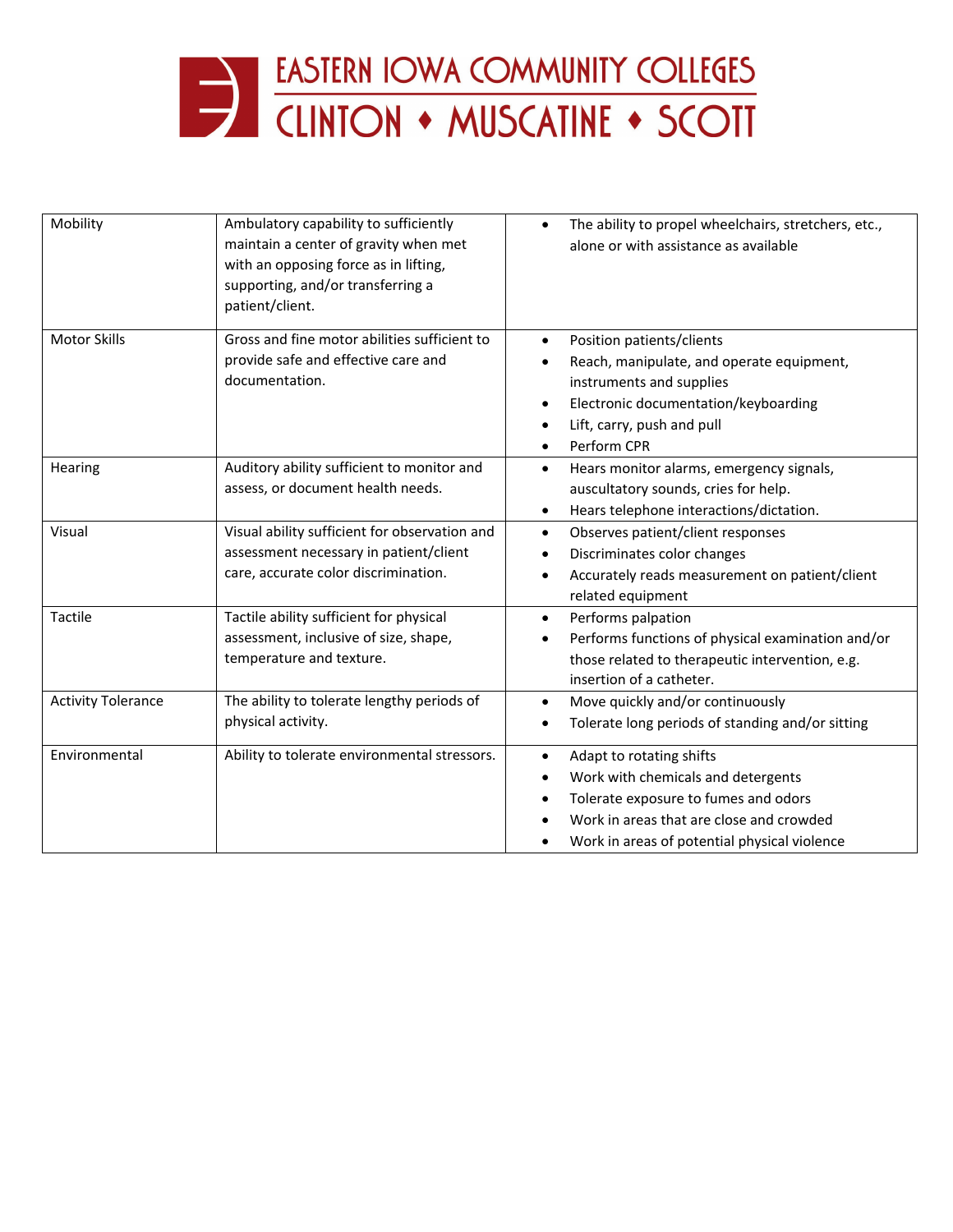

# DENTAL ASSISTING

# Admission Requirements

High School Completion.

Certify you are a high school graduate or have a high school equivalency diploma. All documents must be submitted to the Eastern Iowa Community Colleges Admission office.

Placement Assessment.

All students must complete a reading placement assessment prior to being accepted. Requirements may be satisfied be college or high school coursework, or completing one of the following placement test: ACT, SAT, ACCUPLACER, HiSET. Students should submit their high school or official college transcript as assessment results to the Admissions Office for consideration of an assessment waiver. The placement assessments must have occurred within three years of your application date. Dental Assisting applicants must meet one of the following minimum requirements for reading placement:

| <b>High School Transcripts</b>                                                                                          |
|-------------------------------------------------------------------------------------------------------------------------|
| High School Cumulative GPA 2.75 or Higher and Completion of Junior Level English                                        |
| <b>ACCUPLACER</b>                                                                                                       |
| Writing Score: $6+OR$ Reading Score: $70+$                                                                              |
| <b>SAT Scores</b>                                                                                                       |
| Writing Score: $480 +$ Or Reading Score: $520 +$ Or Essay Score: 15 +                                                   |
| <b>ACT Scores</b>                                                                                                       |
| English Score: 18+ Or Reading Score: 21                                                                                 |
| <b>HiSET</b>                                                                                                            |
| Writing Score: $15 + \text{Or Writing and Reading Score: } 30 + \text{Or Writing, Reading, Social Studies and Science}$ |
| Score: $60 +$ Or Overall Score: 75+ Or Essay Score: 4+                                                                  |

#### Admission Application for Dental Assisting.

All student must complete an application specific to the Dental Assisting Program provided in the admission packet and submit it to the Dental Assisting Program Director.

> Barb Nichol, Director Dental Assisting Program [bnichol@eicc.edu](mailto:bnichol@eicc.edu) 563-441-4259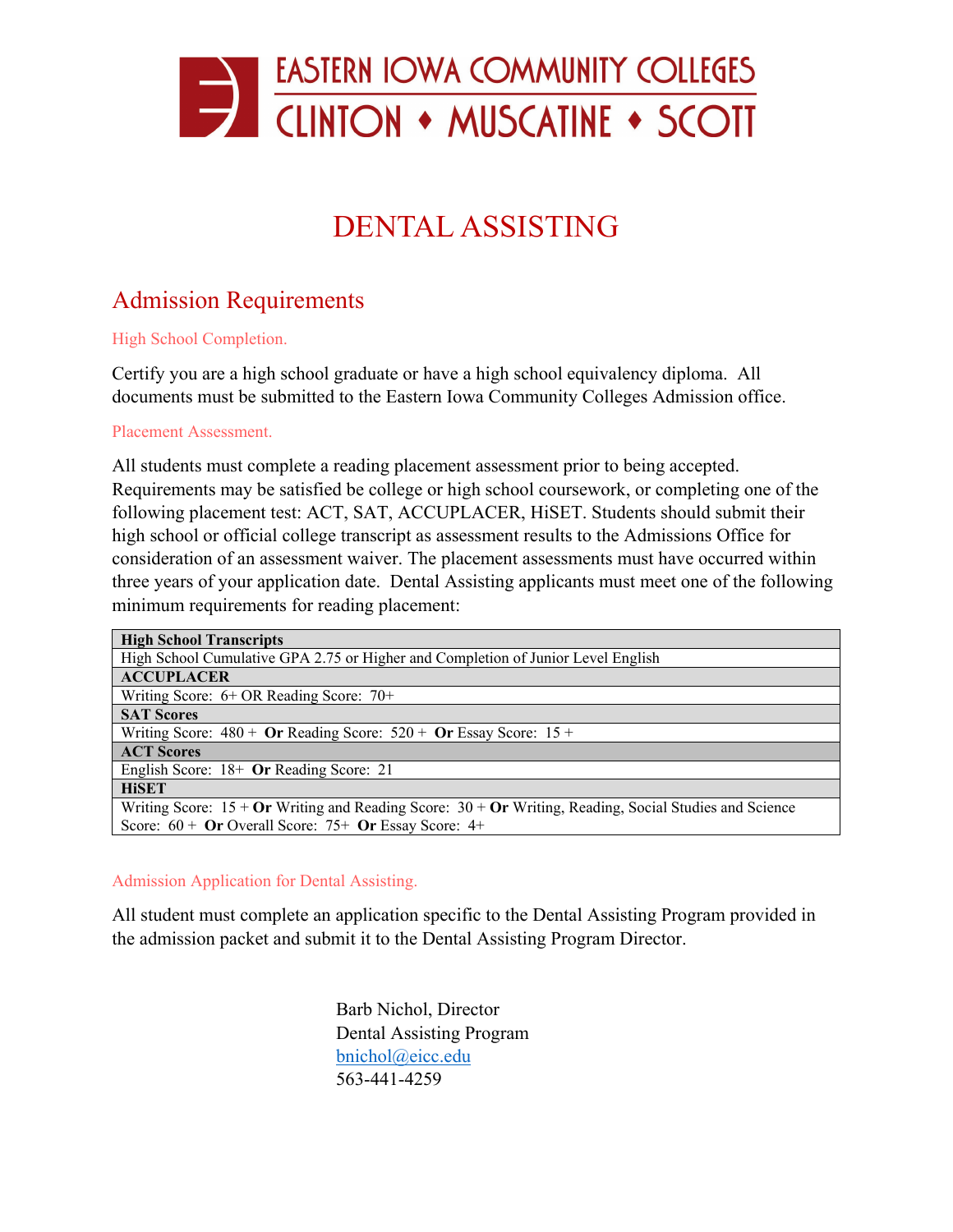

#### Pre-Admission Session.

All students must attend a pre-admission session in which an overview of the program requirements, course sequence, application for licensure/registration, the Iowa Dental Board criminal history policy, and overview of the Iowa Core Performance Standards.

# Admission Status

### Regret.

Regret students have submitted an application to the Dental Assisting program but have not completed one or more of the admission requirements outlined above. Students with a regret status are not ranked on the waitlist and will need to re-submit a Dental Assisting application once admission requirements have been completed.

### Waitlist.

Waitlist students have all the admission requirements completed and are waiting for acceptance into the Dental Assisting program. A waiting list is necessary due to limited capacity for program enrollment. Students are ranked on the waiting list based on the date they complete all admission requirements.

#### Accepted.

The Dental Assisting program begins in the fall and spring semesters. Students at the top of the waiting list are offered acceptance into the program and are required to respond by the stated deadline to avoid cancellation of their application. Students who refuse an acceptance offer will be asked to reapply.

## Program Requirements

The following requirements must be satisfied prior to the second week of the first semester of the Dental Assisting program. A student who does not satisfy the program requirements will not be allowed to complete laboratory and clinical components and may be required to withdrawal from the program.

#### Trainings.

• Complete the American Heart Association Health Care Provider (BLS) CPR or American Red Cross CPR for the Healthcare Provider certification.

#### Student Health and Background Screening.

- Health Physical and Immunization
	- o Hepatitis B or declination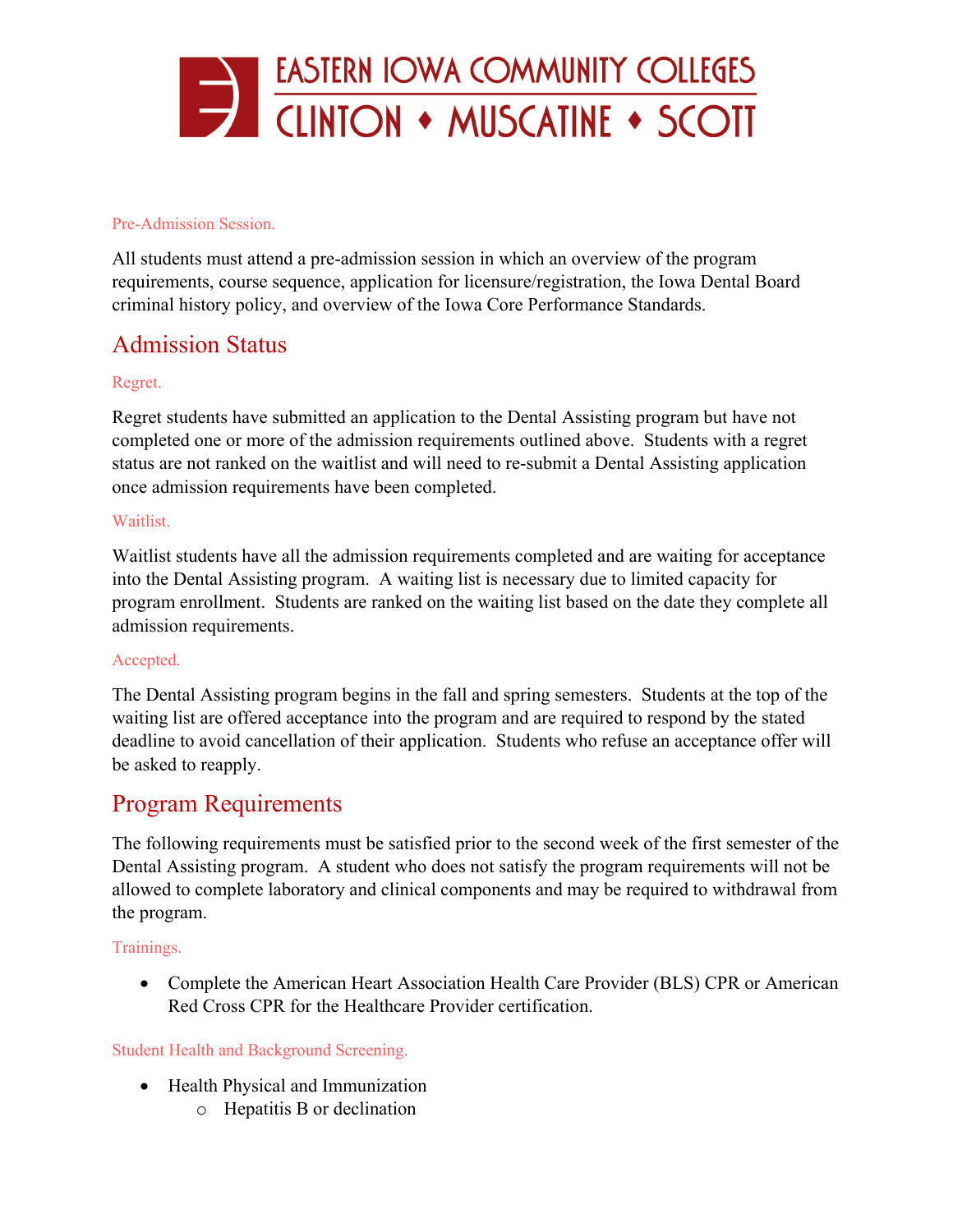

- o QuantiFERON gold testing annually for TB
- o TDPA/MMR
- o Varicella
- o Seasonal Influenza annually
- Certified Criminal, dependent adult and child abuse background screening
- Annual proof of health insurance coverage

## Resources.

- <https://eicc.edu/future-students/our-programs/dental-assisting/>
- [www.ada/org/100.aspx](http://www.ada/org/100.aspx)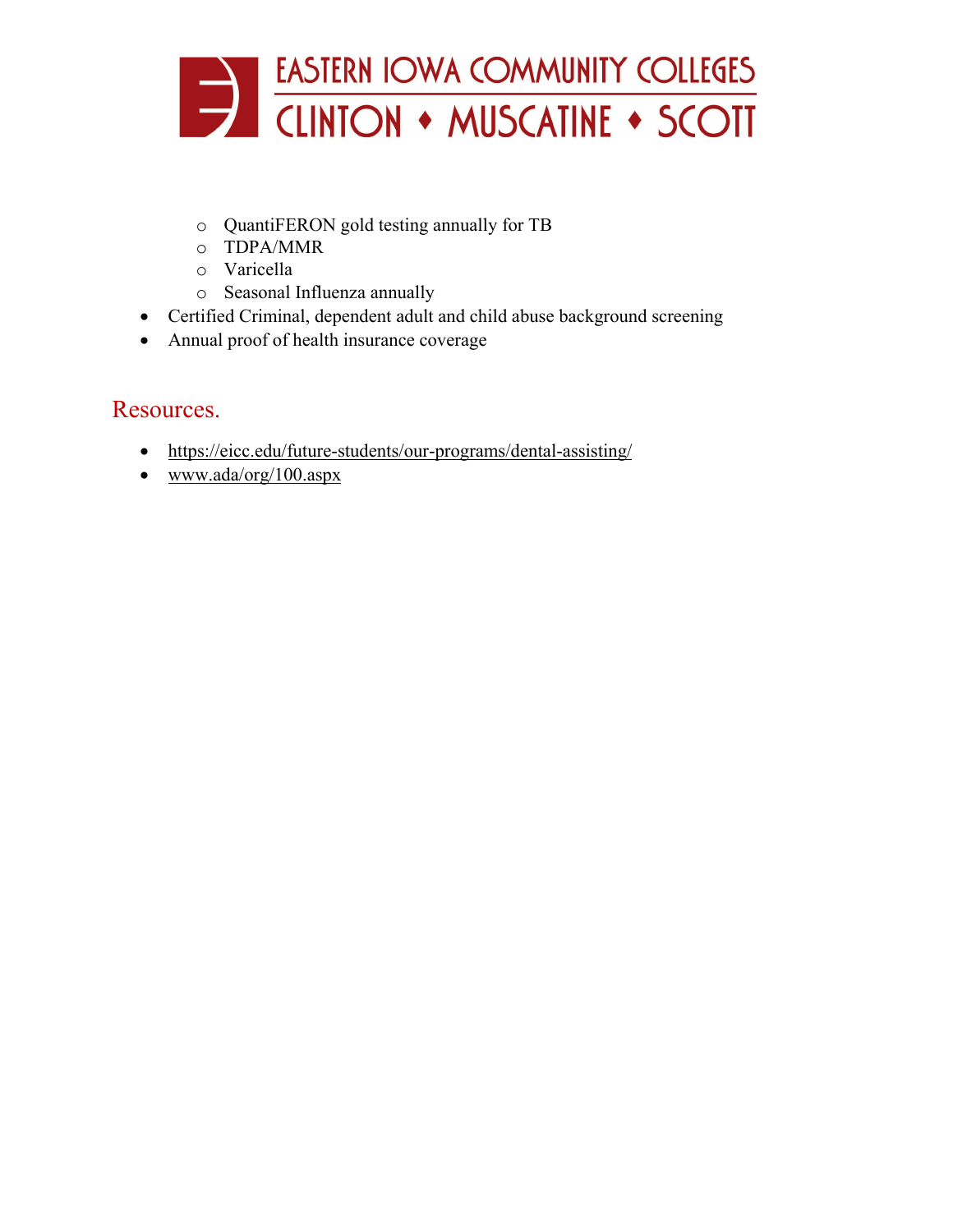

# **Dental Assisting Program Application**

General Directions: Please complete the following personal data. Illegible applications will not be processed. Applications must be postmarked by April 1st of the current year for Fall admission and October  $1<sup>st</sup>$  of the current year for Spring admission.

| Applicant Name: Name and Applicant Name and Applicant Name and Applicant Applicant Applicant Applicant Applicant Applicant Applicant Applicant Applicant Applicant Applicant Applicant Applicant Applicant Applicant Applicant |
|--------------------------------------------------------------------------------------------------------------------------------------------------------------------------------------------------------------------------------|
|                                                                                                                                                                                                                                |
|                                                                                                                                                                                                                                |
|                                                                                                                                                                                                                                |
|                                                                                                                                                                                                                                |
| Have you applied for admission to Scot Community College? ______ YES _____ NO                                                                                                                                                  |
| If you need to apply for admission please go to www.eicc.edu and click APPLY NOW in the upper right<br>corner.                                                                                                                 |
| Official Transcripts: Have you requested official transcripts from each institution previously attended?<br>_________ YES _________ NO                                                                                         |
| Have you read and understand the Iowa Core Performance Standards for Healthcare Career Programs?<br>________ YES _________ NO                                                                                                  |
| <b>Placement Requirements:</b>                                                                                                                                                                                                 |
| <b>High School Transcripts</b>                                                                                                                                                                                                 |
| High School Cumulative GPA 2.75 or Higher and Completion of Junior Level English                                                                                                                                               |
| Accuplacer                                                                                                                                                                                                                     |
| Writing Score: 6+ OR Reading Score: 70+                                                                                                                                                                                        |
| <b>SAT Scores</b>                                                                                                                                                                                                              |
| Writing Score: 480 + Or Reading Score: 520 + Or Essay Score: 15 +                                                                                                                                                              |
| <b>ACT Scores</b>                                                                                                                                                                                                              |
| English Score: 18+ Or Reading Score: 21                                                                                                                                                                                        |
| <b>HISET</b>                                                                                                                                                                                                                   |
| Writing Score: 15 + Or Writing and Reading Score: 30 + Or Writing, Reading, Social Studies and Science Score:<br>60 + Or Overall Score: 75+ Or Essay Score: 4+                                                                 |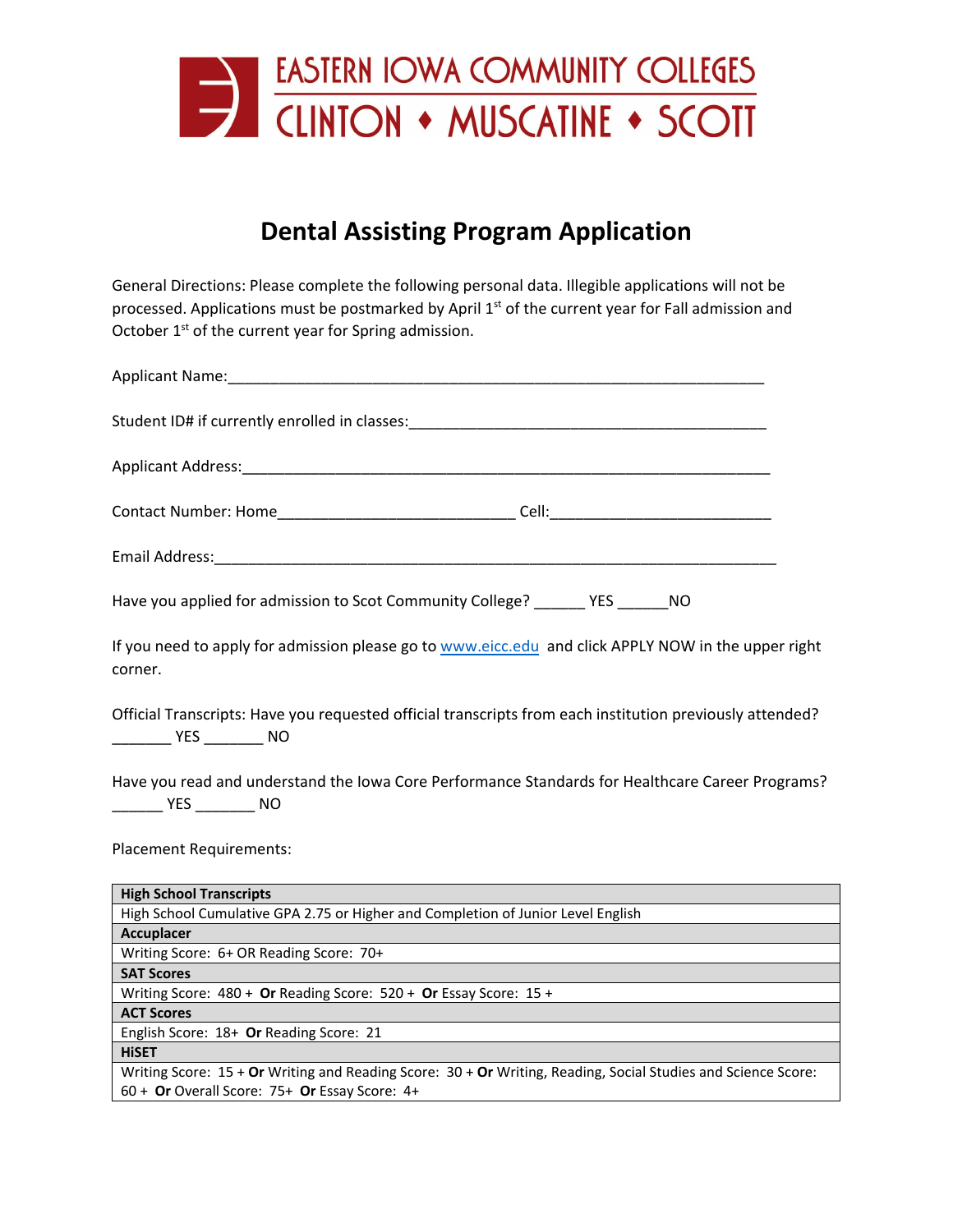

If you've already completed a college level English course with a C grade or better, you may be exempt from submitting the corresponding information above.

You're encouraged to speak with a college admissions coordinator or advisor to discuss options. Working with an advisor, students may be approved to use other methods to complete the placement requirement such as the SAT or Accuplacer scores.

For general information on placement contact:

Scott Community College 563-441-4000

Have you attended a pre-admission conference with the Dental Assisting Program Director?

| Signature of Program Director: | Date: |
|--------------------------------|-------|
|                                |       |

Signature of Applicant:\_\_\_\_\_\_\_\_\_\_\_\_\_\_\_\_\_\_\_\_\_\_\_\_\_\_\_\_\_\_\_\_ Date:\_\_\_\_\_\_\_\_\_\_\_\_\_\_\_\_\_\_\_\_\_\_

Make copies of all forms for your files. It is the responsibility of the applicant to insure that the application is complete and that all information has been received. All information must be included for your application to be complete. Any missing information will result in your application not being considered for admission. If you want to check if your application has been received and is complete, please contact Barb Nichol @ 563-441-4259 or email [bnichol@eicc.edu](mailto:bnichol@eicc.edu)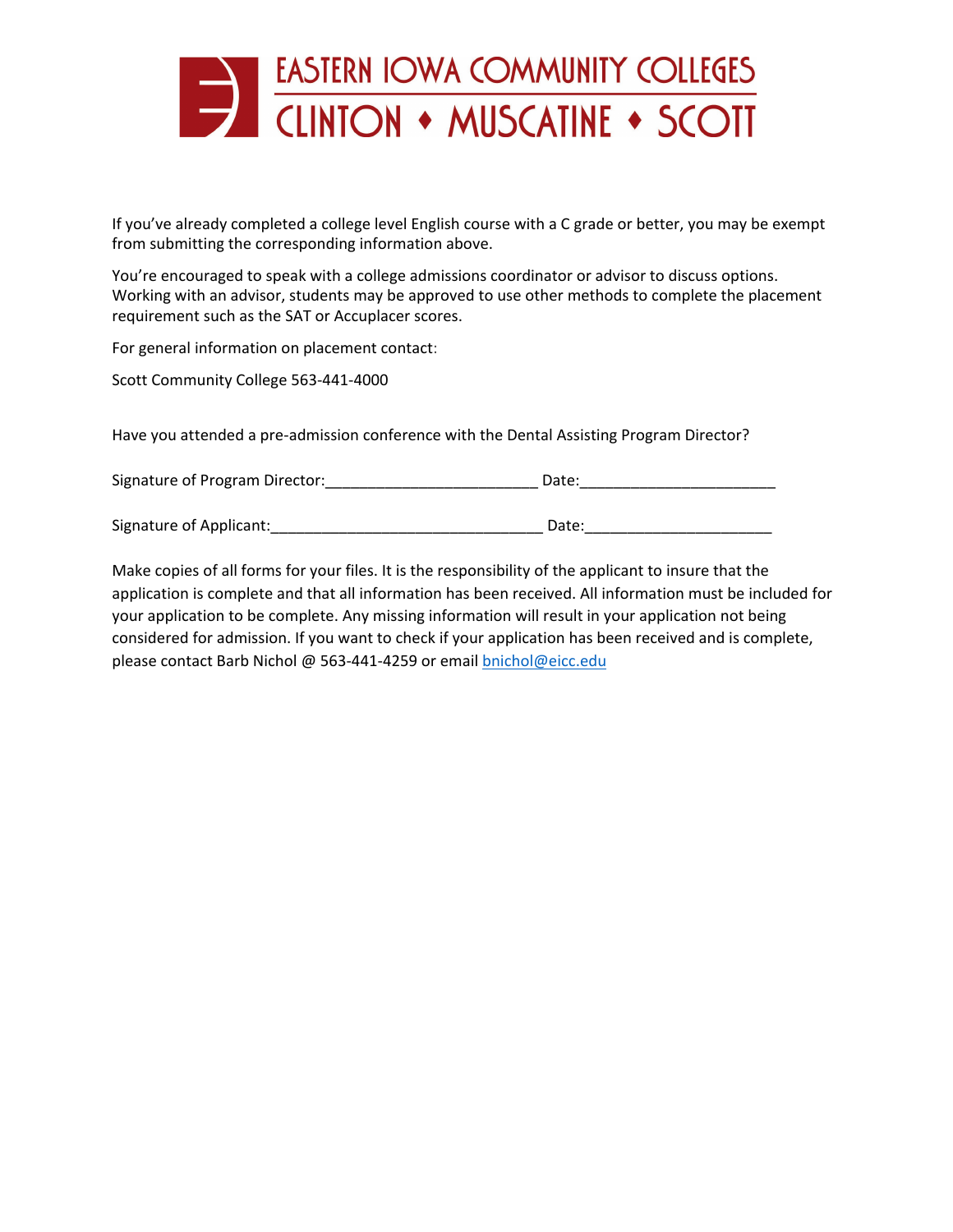

# **Dental Assisting Curriculum/Sequence**

| <b>Course Number</b> | Course Title                                      | Credit   |
|----------------------|---------------------------------------------------|----------|
|                      |                                                   | Hours    |
| <b>DEA 254</b>       | Dental Science I                                  |          |
| <b>DEA 259</b>       | <b>Infection Control and Emergency Procedures</b> |          |
| <b>DEA 302</b>       | Dental Radiography                                |          |
| <b>DEA 405</b>       | <b>Dental Materials</b>                           | 4        |
| <b>DEA 512</b>       | Principles of Dental Assisting I                  |          |
|                      |                                                   | Total 18 |

| <b>Course Number</b> | Course Title                                      | Credit   |
|----------------------|---------------------------------------------------|----------|
|                      |                                                   | Hours    |
| <b>DEA 110</b>       | <b>Dental Health Education</b>                    |          |
| <b>DEA 255</b>       | Dental Science II                                 | 3        |
| <b>DEA 515</b>       | <b>Principles of Dental Assisting II</b>          | 4        |
| <b>DEA 575</b>       | <b>Dental Assisting Clinic I</b>                  | 6        |
| <b>DEA 593</b>       | Dental Assisting Seminar I                        |          |
| <b>SPC 222</b>       | <b>Communication for Healthcare Professionals</b> | 3        |
|                      |                                                   | Total 19 |

| <b>Course Number</b> | Course Title                    | Credit  |
|----------------------|---------------------------------|---------|
|                      |                                 | Hours   |
| <b>DEA 577</b>       | Dental Assisting Clinic II      | 4       |
| <b>DEA 594</b>       | Dental Assisting Seminar II     |         |
| <b>DEA 701</b>       | <b>Dental Office Procedures</b> |         |
| <b>PSY 111</b>       | Introduction to Psychology      |         |
|                      |                                 | Total 9 |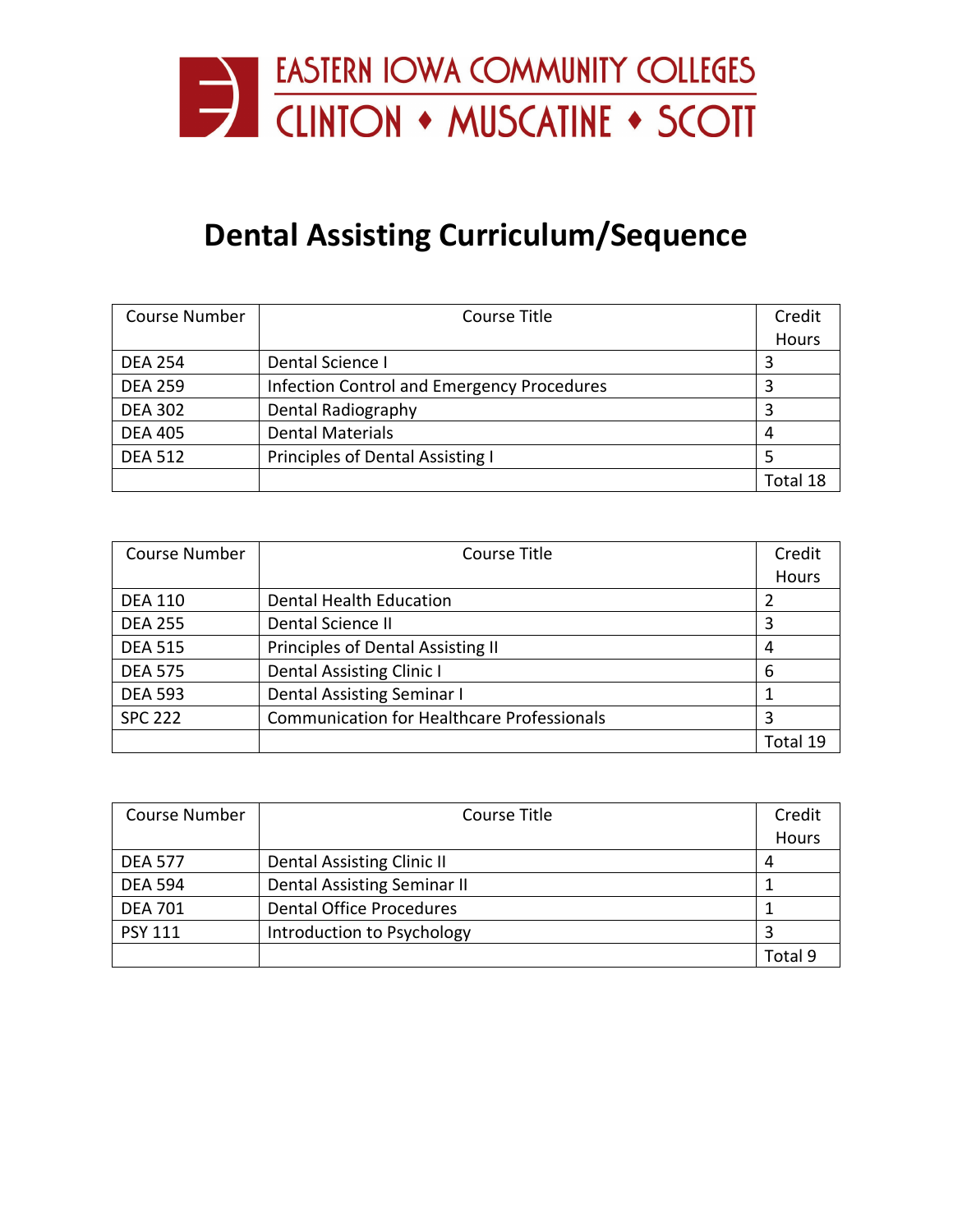

# **Eastern Iowa Community College District, Scott Community College Dental Assisting Estimated Program Expenses\***

| Uniforms, Shoes, Socks                        | \$200.00                         |  |
|-----------------------------------------------|----------------------------------|--|
| Books (estimate)                              | \$500.00                         |  |
| PPE - varies (safety glasses)                 | \$50.00                          |  |
| Radiation Safety Monitors: per academic year  | \$25.00                          |  |
| <b>Student Professional Membership Dues</b>   | \$35.00                          |  |
| Per academic year                             |                                  |  |
| <b>American Dental Assistants Association</b> |                                  |  |
| Supplies for Various Oral Health              | \$50.00                          |  |
| Presentations - varies                        |                                  |  |
| CPR Certification – must remain current       | \$40.00                          |  |
| throughout program                            |                                  |  |
| Background check & Drug Screen                | \$88.00                          |  |
| <b>Medical Evaluation and Immunizations</b>   | \$100.00                         |  |
| TB Blood Draw - QuantiFERON®-TB Gold          | \$200.00                         |  |
| <b>Hepatitis B Vaccine</b>                    | \$180.00                         |  |
| Dental Exam and Prophy                        | \$150.00                         |  |
| <b>Graduation Pin - Optional</b>              | \$75.00                          |  |
| <i>*Tuition Rates Varies Each Semester</i>    | Please refer to Tuition Rates on |  |
|                                               | www.eicc.edu                     |  |

The student may be responsible for additional expenses determined by the site. The above list is only an estimate, this can change at any time and is not an all-inclusive list.